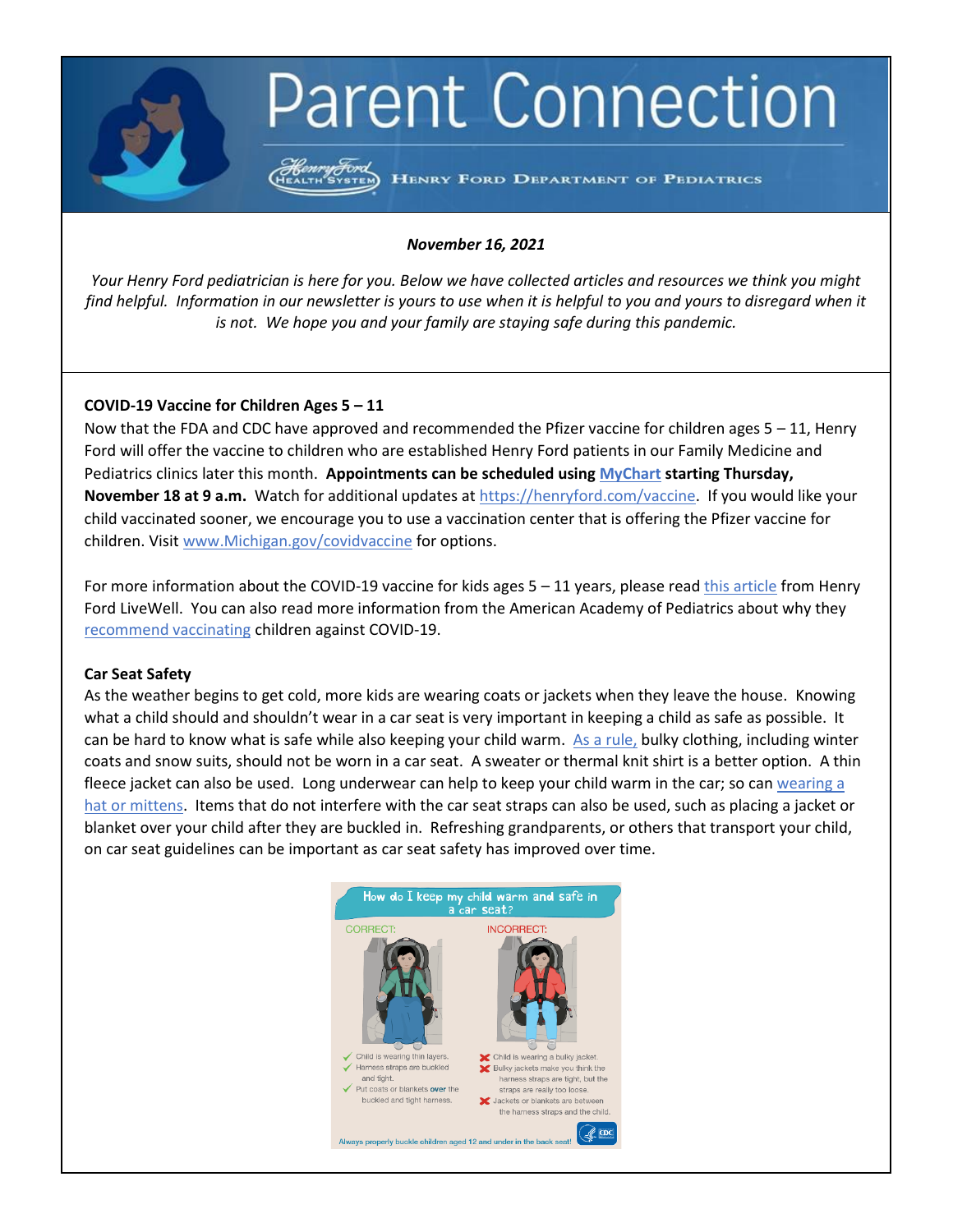### **Native American Heritage Month**

November is Native American Heritage month. This is a good time to learn more about the [Native Tribes and](https://www.deadlystory.com/page/culture/articles/World_s_Indigenous_Peoples_Day/Turtle_Island)  [peoples who were present in the Americas](https://www.deadlystory.com/page/culture/articles/World_s_Indigenous_Peoples_Day/Turtle_Island) long before European settlers arrived. Much of the history taught in schools is from a single, Western, perspective. [Native Knowledge 360](https://americanindian.si.edu/nk360) provides educational materials incorporating Native narratives and histories. For Michigan specific history, check out [Michiganology.](https://michiganology.org/stories/the-indigenous-people-in-michigan/). There aren't many well rounded representations of Native Americans in media, but Molly of [Denali,](https://fm.kuac.org/arts-culture/2019-01-18/native-writers-craft-molly-of-denali-kids-tv-character) for children, and [Reservation Dogs,](https://www.npr.org/2021/08/13/1027317320/why-reservations-dogs-is-so-important-for-indigenous-representation) for older viewers, have Indigenous writers on the team. There are also many great [children's books](https://www.instagram.com/reel/CV-qedujEYQ/?utm_medium=share_sheet) celebrating Native American Heritage. Another thing you can do is learn more [about the people](https://native-land.ca/about/why-it-matters/) whose ancestral homeland you live on, and the importance of that heritage, on [Native Digital](https://native-land.ca/about/why-it-matters/)  [Land.](https://native-land.ca/about/why-it-matters/) Learning about and connecting with local Indigenous groups is a wonderful way to learn more about the cultures around us.

# **Home Heating Assistance Resources**

As the temperatures drop, most of us see an increase in our heating bills. If you are struggling with paying your heating bill, there are several programs that may be able to help. [2-1-1,](https://www.mi211.org/) a partnership with United Way, is an easy way to connect with many kinds of assistance. They are available 24 hours a day, 365 days a year. If you'd prefer to reach out to a program directly, you can try [THAW,](https://thawfund.org/assistance/) [MI Dept. of Health & Human Services](https://www.michigan.gov/mdhhs/0,5885,7-339-73970_5461---,00.html) or th[e State](https://www.michigan.gov/mdhhs/0,5885,7-339-71547_5531-15420--,00.html)  [of Michigan.](https://www.michigan.gov/mdhhs/0,5885,7-339-71547_5531-15420--,00.html) Additionally, both [Consumer's Energy](https://www.consumersenergy.com/residential/programs-and-services/payment-assistance) and [DTE Energy](https://newlook.dteenergy.com/wps/wcm/connect/dte-web/home/billing-and-payments/common/energy-assistance/low-income-programs#:~:text=The%20Heat%20and%20Warmth%20Fund%20provides%20energy%20assistance%20and%20other,GAP)%20and%20other%20THAW%20Programs.) have programs for people in need of assistance. One of the most important things you can do is seek help before your services are shut off.

#### **Talk Early Talk Often Workshop**

Each year the School-Based & Community Health Program's Health Education Team hosts a parent workshop called [Talk Early Talk](file://///corp/hfhs/home/ofp/s/skendzi1/TETO/TETO_Flyer_Nov_18_2021.docx) Often (TETO). This is a virtual workshop for parents and supportive adults. The workshop focuses on learning ways to talk with young people about abstinence, sexuality, and communication overall. Prior to the meeting, a community advisory council meeting will also take place. This portion will allow parents to connect with other parents or supportive adults and learn about the School-Based & Community Health Program centers. If you would like to register or need more information, please email Amy Gallagher at [agallag1@hfhs.org.](mailto:agallag1@hfhs.org)

# **New Name and Other Changes Coming for Plymouth Medical Center**

With the construction of Henry Ford Health System's new medical center in Plymouth Township, scheduled to be completed in fall 2022, the current Henry Ford Medical Center – Plymouth is being renamed Henry Ford Medical Center – Beck Road. 

The new site, under construction at the corner of Ann Arbor Road and Haggerty Road, will be named Henry Ford Medical Center – Plymouth.

By expanding specialty services to the new facility, we will be able to increase adult and pediatric primary care services at Henry Ford Medical Center – Beck Road. This will give patients easier access to primary care when needed.

#### **Teach Kids Holiday Pet Safety**

As the holidays approach, it's important to keep our [pets safe.](https://www.avma.org/resources/pet-owners/petcare/7-ways-make-holidays-safer-pets#:~:text=Make%20sure%20your%20pet%20doesn,out%20of%20reach%20of%20pets) Decorations, food and even guests can cause risks. It is easy for pets to be overwhelmed by everything new. Teach your kids about the [risks for pets](https://www.aspca.org/pet-care/general-pet-care/holiday-safety-tips) and ask that they help keeping their animal loved ones safe. Children can keep an eye on pets while guest arrive or leave, make sure food stays off the ground and trash cans are secure. If you are visiting a home with dogs that your children do not know, teach them how to [safely interact.](http://www.vetstreet.com/our-pet-experts/holiday-tips-help-kids-and-pets-play-together-safely)